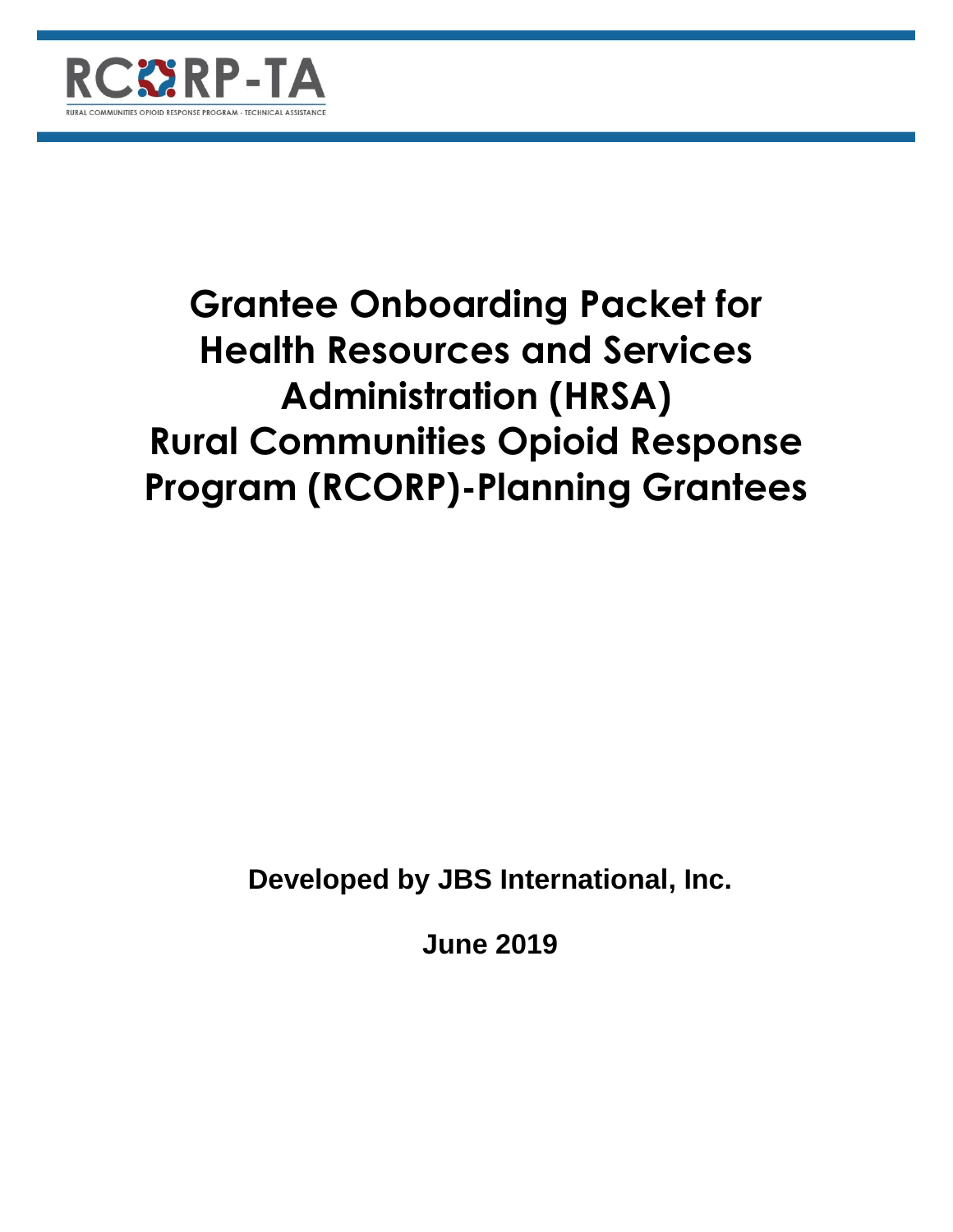## **Guidance: Developing a Strategic Plan**

## **Essential Elements of an Effective Strategic Plan**

RCORP-Planning grantees are required to develop a comprehensive strategic plan. According to [businessdictionary.com,](http://www.businessdictionary.com/definition/strategic-planning.html) this type of plan entails a [systematic](http://www.businessdictionary.com/definition/systematic.html) [process](http://www.businessdictionary.com/definition/process.html) of envisioning a desired future and translating this vision into broadly defined goals or objectives and a sequence of steps to [achieve](http://www.businessdictionary.com/definition/achieve.html) them. For RCORP grantees, this plan is required to:

- Address the gaps in OUD prevention, treatment (including MAT), and/or recovery services, as well as access to care identified in the analysis
- Incorporate evidence-based, promising, and innovative approaches proven to reduce the morbidity and mortality associated with opioid overdose in rural communities
- Ensure affordability of and accessibility to services for target populations
- Detail plans to leverage existing federal, state, and local OUD resources and to secure community support
- Provide specific strategies for implementing the identified evidence-based, promising, and innovative practices after the project year ends
- Develop strategies to eliminate or reduce costs of treatment for uninsured and underinsured patients

Effective strategic plans provide clear and actionable direction for where resources and action should be focused to address (1) the root causes of problems with the most effective strategies and (2) changes in organizational effectiveness needed to implement them.

The results of your thorough needs assessment/gap analysis provide you with a solid foundation from which you can build a strategic plan. You have a vision and mission for your project to help you stay focused, and you have conducted an objective assessment of the data. Actions that are not based on objective assessment data and that do not address root causes are usually ineffective. Sometimes, they can even make problems worse.

An effective planning process starts with identification of a problem that can be documented with data. You can then strategically drill down through data to carefully and comprehensively diagnose where and why this problem occurs. This process enables you to map the

relationships among the problem, its characteristics, and the factors that drive it so that you can determine the most effective course of action. Although not a required deliverable for RCORP-Planning grantees, this visual map–or logic model**–**can provide an important foundation for your strategic planning effort.

In addition to laying out the following six steps, this document includes several attachments to guide you during your strategic planning process:

- Attachment B: Logic Model Template
- Attachment C: Sample Logic Model
- Attachment D: Strategic Planning Process Map
- Attachment E: Sample Strategic Plan

## ✓The problem is well-**"LACK TRAP"DON'T FALL INTO THE**

The "lack trap" can result by incorrectly assigning blame to one sector or discipline, which can drive people apart instead of bringing them together.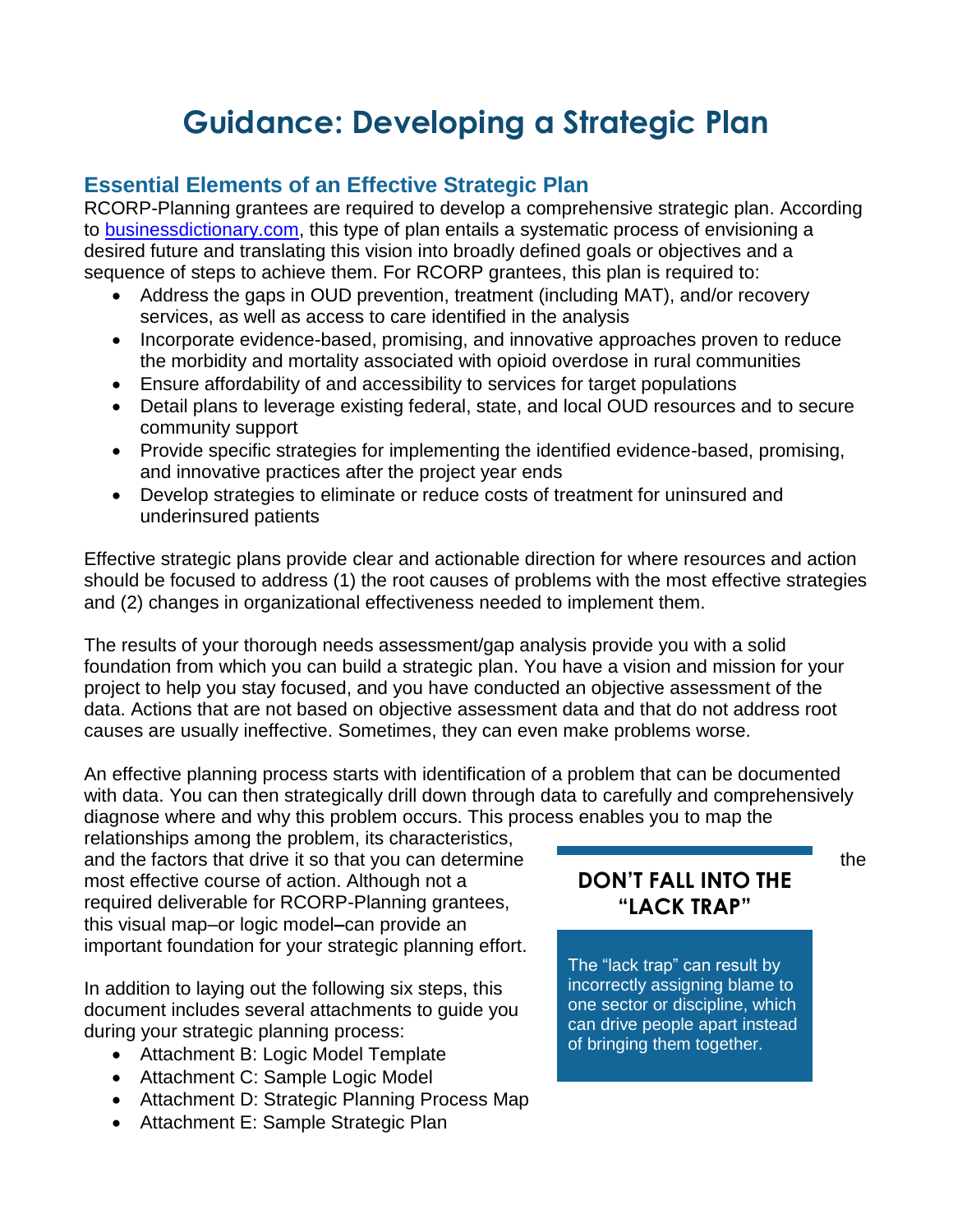#### **Step 1: Create a Problem Statement**

A **problem statement** is a concise and specific description of a priority issue identified during the assessment process that your planning process will address. The problem statement should include the measure of the problem (e.g., incidence, prevalence, cost burden) and the populations impacted by the problem. If you have multiple problems to tackle, you should develop a problem statement for each one. Your problem statement should describe the problem that *exists*, not one that *doesn't exist.* A problem statement that defines a problem as a "lack" of something assumes that addressing the "lack" will solve the problem. It rarely does. Important considerations when selecting a problem statement include:

- The problem is well documented by data.
- Stakeholders agree that the problem has negative consequences.
- Many stakeholders would like to address the problem.
- There is consensus that the problem is solvable.

#### **Step 2: Define the Direct Target Populations**

**Target populations** are those individuals and groups that are affected by, are involved in, or contribute to the problems and/or consequences identified in your problem statement. Target populations may be direct or indirect. **Direct target populations** comprise those who are directly impacted by or involved in the problem or consequence. **Indirect target populations**  comprise those who play an important role in the conditions that promote or prevent the problem. At this point, you should refer to your needs assessment data to clearly understand the characteristics and demographics of the individuals impacted by your problem statement.

#### **Step 3: Develop Goals**

**Goals** describe general, desired changes in behavior that are needed to address the problems and consequences identified in your problem statement (e.g., decrease opioid misuse among youth). Your goals should be specific enough to be measurable.

## **DON'T "JUMP TO STRATEGIES"**

If you find yourself using an action verb in your goals (e.g., provide, implement, train, enforce) instead of a descriptive verb (e.g., is, are) you are describing **action** you intend to take, not an existing or desired **state. Using action verbs leads you to** "jumping to strategies!"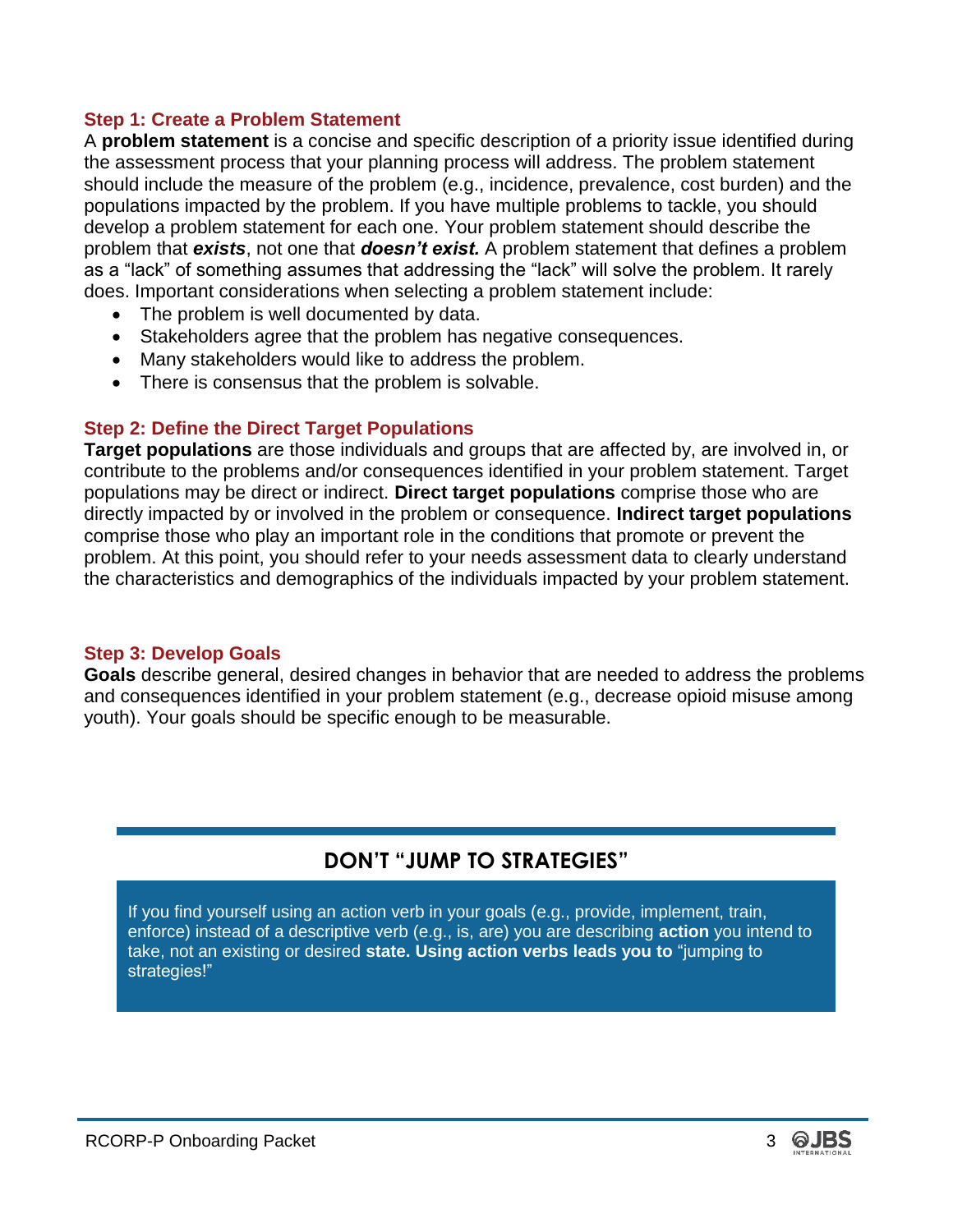#### **Step 4: Develop Objectives**

**Objectives** describe specific changes in the factors and intervening variables that must occur to achieve your goals. You likely already have some data on factors and intervening variables that you associated with the problems and behaviors you identified. A key question in this process is: What ties the members of these target populations together? The answer may be apparent, or it may require additional data collection and analysis.

Once you have validated existing intervening variables or identified new ones, you are ready to write objectives that target them and the indirect target populations involved with them. You will likely have multiple objectives for each goal. As with goals, your objectives should be specific enough to be measurable.

#### **Step 5: Develop Outcomes**

**Outcomes** identify the types and degrees of change you would like to achieve within three timeframes:

- **Long-term outcomes** are linked to goals and reflect a quantifiable, timelimited degree of change in the problem.
- **Intermediate outcomes** are linked to objectives and reflect a quantifiable, time-limited degree of change in factors and intervening variables needed to impact behaviors and problems to achieve the goal.

### **WRITING SMART OBJECTIVES**

#### **Objectives should be:**

**S**pecific: State exactly what you want to accomplish.

**M**easurable: Establish clear definitions to help you use data to measure progress toward your goal.

**A**chievable: Set reasonable, but still challenging, targets.

**R**elevant: Align the outcome with your key responsibilities and goals.

**T**ime Limited: Set a specific date for completion.

• **Immediate outcomes** are linked to strategies and activities and reflect a quantifiable, time-limited degree of change in knowledge, skills, and abilities needed to change the factors and intervening variables and achieve objectives.

For intermediate and long-term outcomes, you also need to identify outcome indicators to monitor your progress and to make any needed midcourse corrections along the way.

#### **Step 6: Develop Strategies and Activities**

A **strategy** is a course of action that is based on a theory of change and may consist of programs, policies, and/or practices. An **activity** is a specific action that is undertaken as part of an overall strategy. Most strategies require the identification and completion of numerous activities.

The strategies you select should be documented to be effective in addressing the specific problems, consequences, and underlying conditions targeted by your goals and objectives. In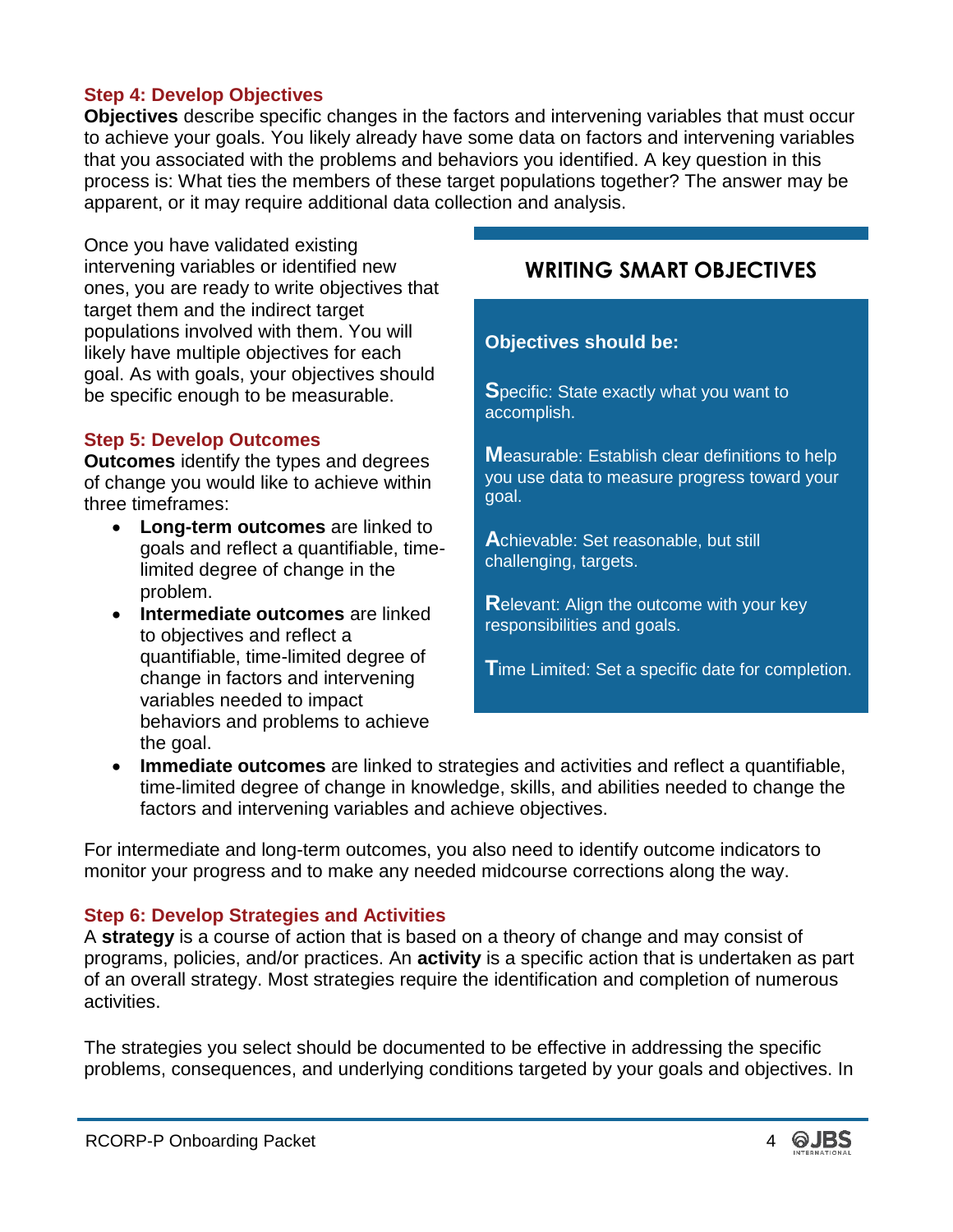addition, it's important to make sure that the selected strategies are culturally and situationally appropriate, as well as good conceptual and practical fits for your community.

Strategies may be environmental (focused on changing conditions in the shared social environment) or individual (focused on changing specific behaviors). Research documents that comprehensive approaches using both environmental and individual strategies are the most effective in changing behavior. As you review potential strategies to determine which will be the most effective for your community, consider the following information:

- Characteristics of the target population for which the strategy has been documented to be effective, including age, gender, and ethnicity, as well as universal, selective, or indicated population
- Geographic setting for which the strategy has been documented to be effective (e.g., rural, suburban, urban)
- Domains or social environments in which the strategy has proved to be effective (e.g., individual/peer, family, school, community)
- Specific intervening variables and underlying conditions the strategy has proved successful in addressing
- Specific outcomes the strategy has proved successful in achieving
- Implementation and evaluation requirements associated with the strategy (e.g., staffing patterns and qualifications, required training and TA, strategy activities, required materials and supplies, adaptation or fidelity protocols, evaluation needs)

Finally, when selecting strategies, you should consider the sustainability of the outcomes that will be produced.

Please be aware as you submit your strategic plan to your Project Officer, you must include the following:

- Gaps in the OUD prevention, treatment (including MAT), and/or recovery services and access to care identified in the analysis
- Evidence-based, promising, and innovative approaches proven to reduce the morbidity and mortality associated with opioid overdose in rural communities
- Affordability and accessibility of services to the target population
- Strategies to eliminate or reduce costs of treatment for uninsured and underinsured patients
- Plans to leverage existing federal, state, and local OUD resources and to secure community support
- Concrete strategies for implementing the identified evidence-based, promising, and innovative practices after the project year ends.

If you have any questions, please reach out to your PO or TEL for further assistance.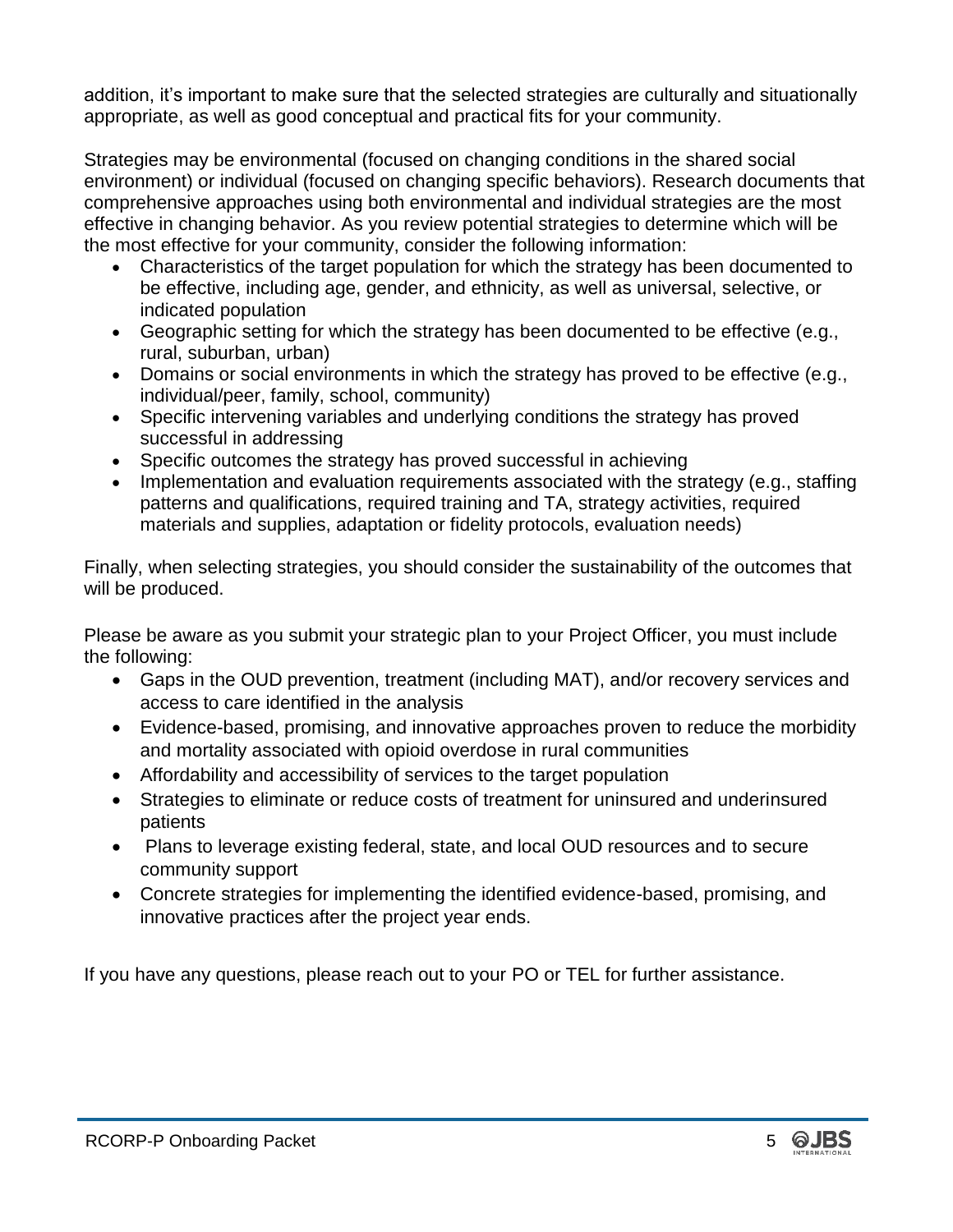## **Template: Strategic Plan (CONSORTIUM NAME) (CITY, STATE) (DATE)**

| Grantee<br>Organization                                          |                   |  |
|------------------------------------------------------------------|-------------------|--|
| <b>Grant Number</b>                                              |                   |  |
| <b>Address</b>                                                   |                   |  |
| Service Area                                                     |                   |  |
| <b>Project Director</b>                                          | Name:             |  |
|                                                                  | Title:            |  |
|                                                                  | Phone<br>number:  |  |
|                                                                  | Email<br>address: |  |
| Contributing<br>Consortium<br>Members and<br><b>Stakeholders</b> |                   |  |
|                                                                  |                   |  |
|                                                                  |                   |  |
|                                                                  |                   |  |
|                                                                  |                   |  |
|                                                                  |                   |  |
|                                                                  |                   |  |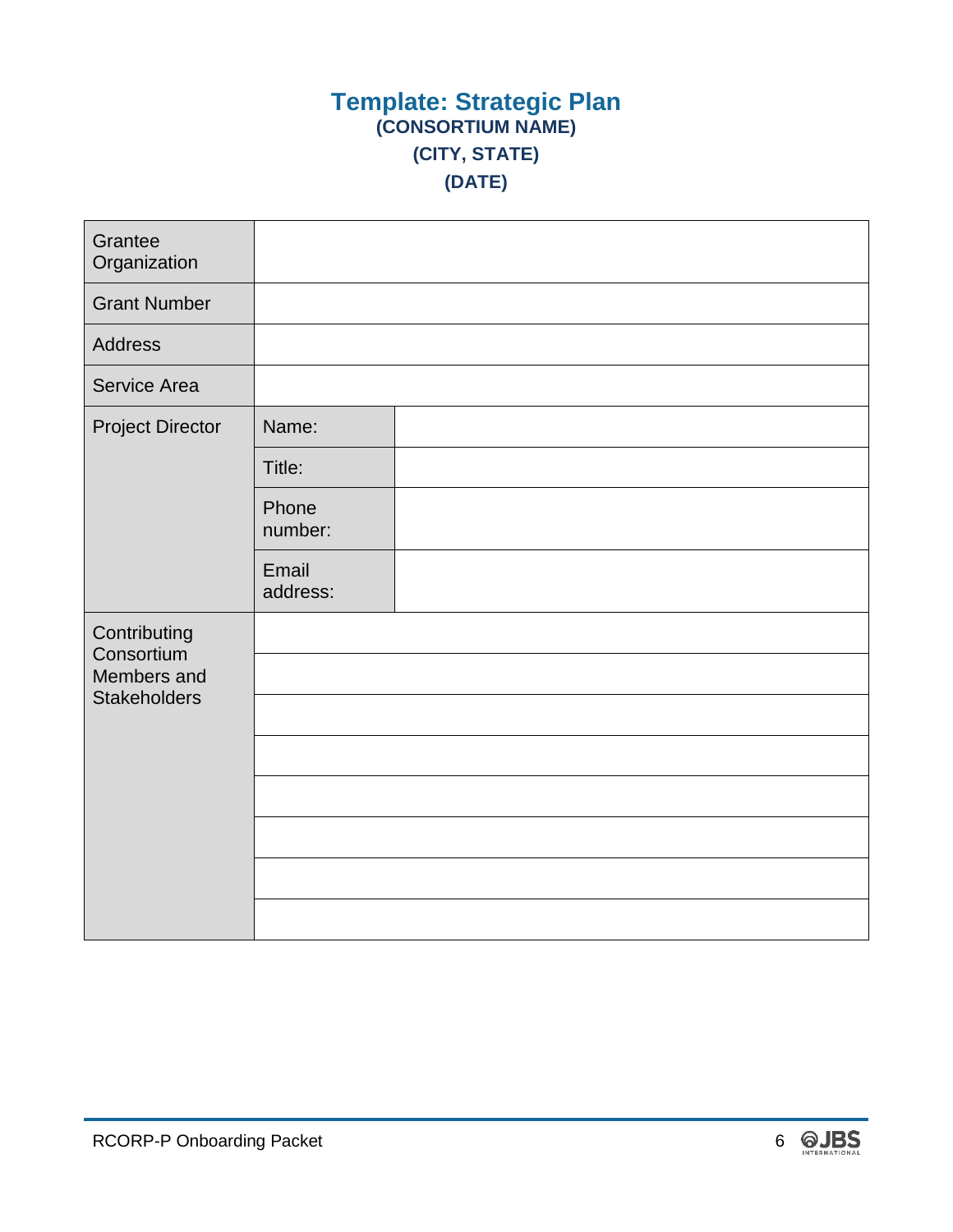#### **Strategic Plan**

Complete a plan for each problem statement and related goal your initiative proposes to address. Complete an objective worksheet for each objective in your project. See Attachment E for a sample strategic plan.

#### **A. Assessment Summary**

Briefly summarize the relevant data regarding the overall problem identified in your needs assessment.

#### **B. Problem Statement**

Concisely describe the priority problem based on your assessment data.

#### **C. Target Population**

Describe the individuals or groups most affected by the problems in your problem statement above.

#### **D. Goal**

State the major changes in behavior that need to occur within your identified target population to achieve your vision.

#### **E. Long-Term Outcome**

Define the change you are seeking to make in problems or behaviors.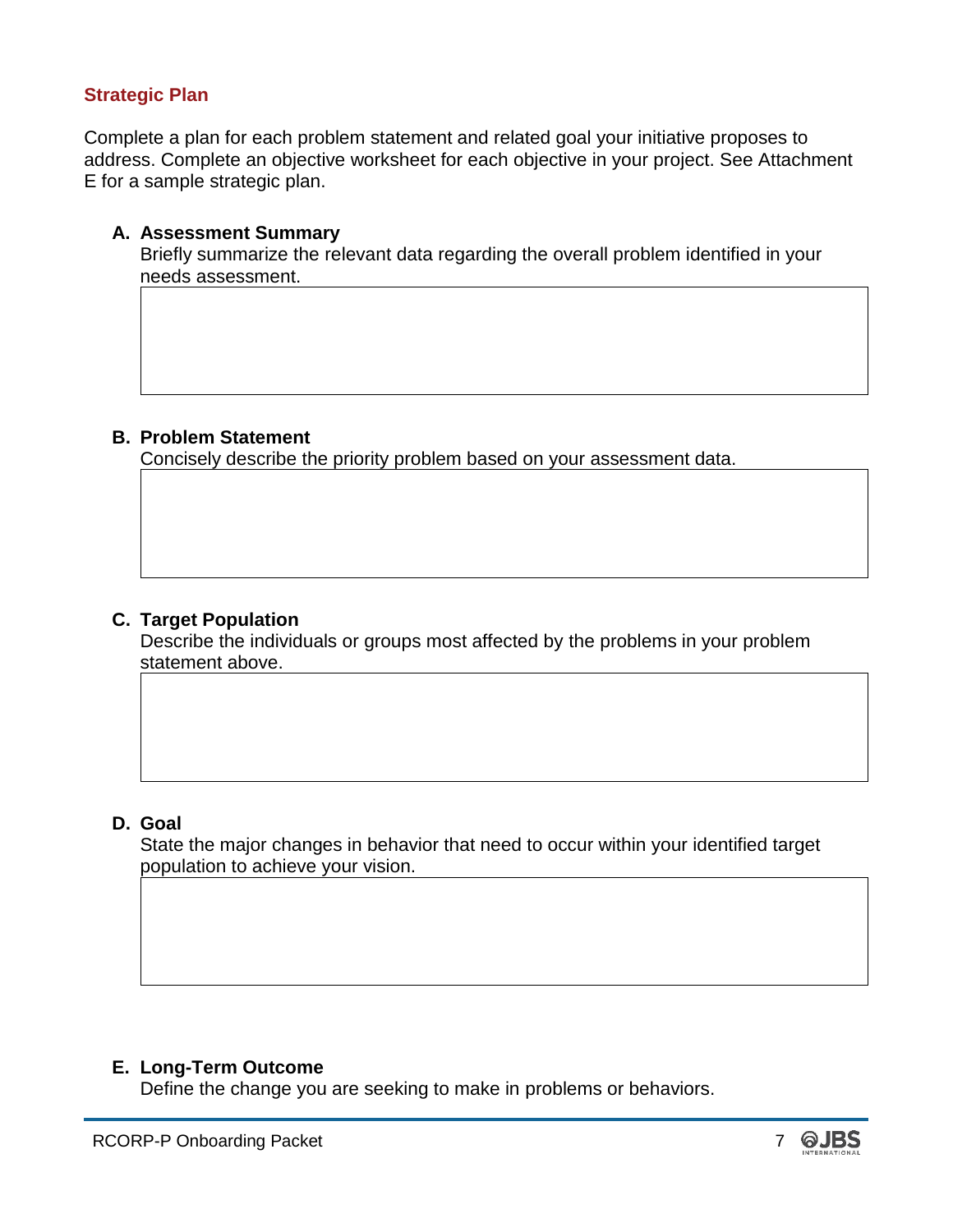#### **F. Long-Term Outcome Indicators**

List the indicators that will demonstrate you are making progress toward your goal.